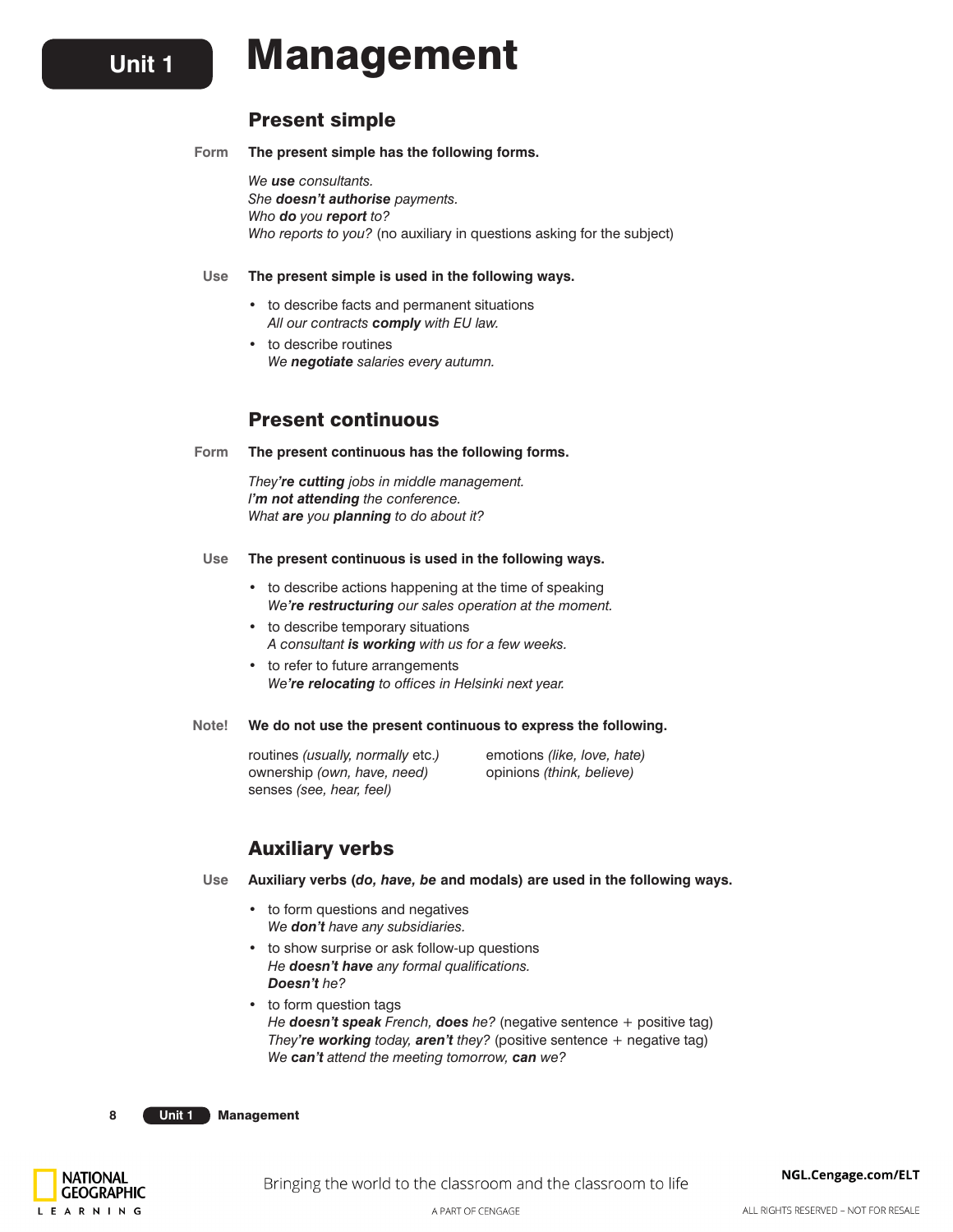# Grammar practice

#### **1 Complete the sentences with the correct present simple forms. Present simple**

- **1** Our manager (like) \_\_\_\_\_\_\_\_\_\_\_\_\_\_\_\_\_\_\_ good team players.
- **2** We always (*do*) \_\_\_\_\_\_\_\_\_\_\_\_\_ a lot of on-the-job training.
- **3** Who (*you / report*) \_\_\_\_\_\_\_\_\_\_\_\_\_ to?
- **4** Why (*she / not / like*) \_\_\_\_\_\_\_\_\_\_\_\_\_ the new manager?
- **5** Who (*authorise*) \_\_\_\_\_\_\_\_\_\_\_\_\_ pay rises?
- **6** The assistant (*not / have*) \_\_\_\_\_\_\_\_\_\_\_\_\_ much responsibility.
- **7** They (*not / have*) \_\_\_\_\_\_\_\_\_\_\_\_\_ production meetings every week.
- **8** Who (*supervise*) \_\_\_\_\_\_\_\_\_\_\_\_\_ all the assistants and secretaries?

# **2 Complete the sentences with the correct present continuous forms. Present**

**continuous**

**and continuous**

- **1** We (recruit) <u>'re recruiting</u> some extra people for this project.
- **2** I (*try*) to reduce our costs at the moment.
- **3** The company (*restructure*) \_\_\_\_\_\_\_\_\_\_\_\_\_ its management right now.
- **4** The team (*not / perform*) \_\_\_\_\_\_\_\_\_\_\_\_\_ very well this year.
- **5** Why (*you / schedule*) \_\_\_\_\_\_\_\_\_\_\_\_\_ a meeting for Monday?
- **6** Who (*take*) \_\_\_\_\_\_\_\_\_\_\_\_\_ care of the administration work while Sue's away?
- **7** We (not/go) \_\_\_\_\_\_\_\_\_\_\_\_\_\_ on the teamwork seminar next month.
- **8** They (*find*) **a** it hard to overcome the language problems in the team.

#### **3 Complete the email with correct present simple or present continuous forms. Present simple**

# **email** Thanks for your email, Karen. We ('go) <u>Ye going ahead with the </u> team-building weekend next month so you (<sup>2</sup>need) electronic to think about who you (<sup>3</sup>want) to send on it from your team. Claudia (<sup>4</sup>organise) \_\_\_\_\_\_\_\_\_\_\_\_ the weekend. I (<sup>5</sup>believe) \_\_\_\_\_\_\_\_\_\_\_\_ she (<sup>e</sup>negotiate) *negotiate* with a company in Scotland – one of those outdoor survival weekend-type things. It (7 *not / sound*) \_\_\_\_\_\_\_\_\_\_\_\_ very cheap but I'm sure it'll be well worth the money – these things always (8 *make*) \_\_\_\_\_\_\_\_\_\_\_\_ a huge difference to team spirit. Who usually (9 *authorise*)\_\_\_\_\_\_\_\_\_\_\_\_ budgets for this kind of thing at your end? I (10*think*) we should send as many people as possible this year. Let me know your numbers as soon as possible. From : Jason O'Connell [joconnell@eurobrands.com] Sent: Tuesday, September 10, 1.43 pm To: Karen Majors Subject: **RE: Team-building RE: Team-building**

# **4 Complete the sentences with the correct question tags. Question tags**

- **1** You are going to the meeting on 25 May, <u>aren't you?</u>
- **2** He doesn't like working in large teams, \_\_\_\_\_\_\_\_\_\_\_\_\_
- **3** We won't meet the target,
- **4** They need to recruit more people, \_\_\_\_\_\_\_\_\_\_\_\_
- **5** Janice is organising the training, \_\_\_\_\_\_\_\_\_\_\_\_\_\_
- **6** We're not having a seminar this year,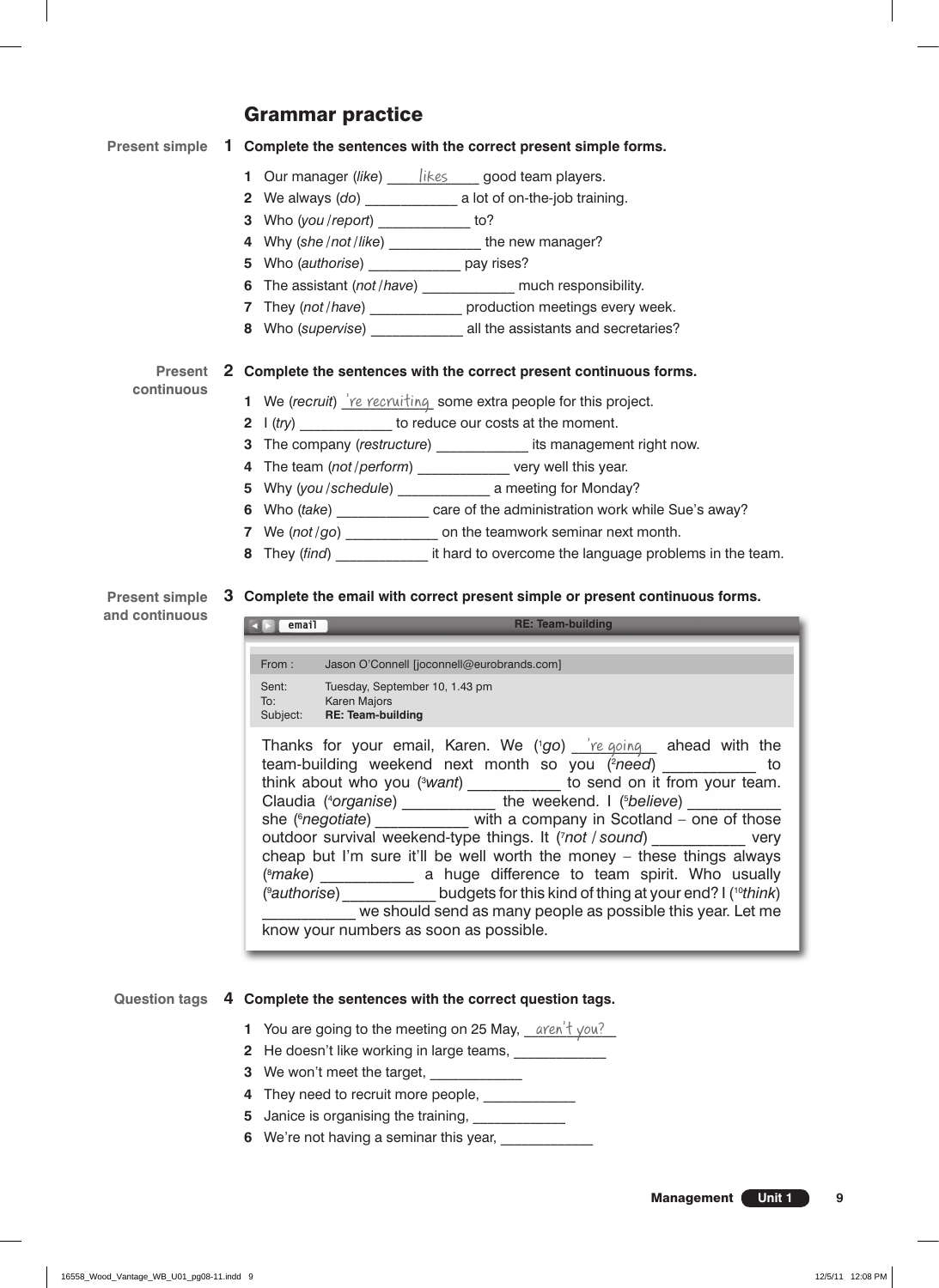# Vocabulary practice

#### **1 Use the following words to complete the extract from an email below. Meetings**

chief executive (CEO) points of view minutes unanimous casting vote counter-productive summary brainstorming decision-making objective

**email** From : Suzanna Gudinski [sgudinski@archetype.com] Sent: Tuesday 3 April 11.36am To: Alex Drummond Subject: **RE: How's it going? RE: How's it going?**

### Alex

Thanks for your email yesterday – great to hear from you. My first month with the new sales team has been good and I'm slowly getting used to how they work. You asked what's different here – well meetings for a start! They seem to have no definite <sup>1</sup> objective or agenda to begin with and Michael Freed, the <sup>2</sup> \_\_\_\_\_\_\_\_\_\_\_\_\_, calls meetings without any notice at all. He suddenly decides to have a  $3$  session to come up with new ideas and calls an instant meeting. No-one is prepared or anything so we sit around, drink coffee and can't think of anything, which seems a bit  $\frac{4}{3}$  b to me. And the  $\frac{5}{3}$  process is a bit strange too. Everyone puts forward their  $\frac{1}{2}$  and then if there isn't  $\frac{7}{100}$  agreement, it gets put to a vote. Michael has the  $\frac{8}{100}$ <sup>8</sup>\_\_\_\_\_\_\_\_\_\_\_\_\_, of course, so he usually gets what he wants at the end of the day and you wonder what the point of voting on it was. And there's no 9 \_\_\_\_\_\_\_\_\_\_\_\_\_ at the end of the meeting of what was agreed and I've never seen any formal written <sup>10</sup>\_\_\_\_\_\_\_\_\_\_\_\_\_\_ distributed to anyone after the meeting either. It's certainly all very different to how we used to do things but the department is very profitable so I guess Michael must know what he's doing. It's going to take a while for me to get ...

# Management 2 Match the verbs with the nouns then use them to complete the sentences below.

| allocate   | the company structure |
|------------|-----------------------|
| authorise  | resources             |
| delegate   | a vote                |
| negotiate  | a report              |
| reorganise | a payment             |
| submit     | a task                |
| cast       | costs                 |
| control    | a deal                |
|            |                       |

**1** We're reviewing how we *allocate resources* in order to maximise productivity.

- **2** Every year she meets with the suppliers to \_\_\_\_\_\_\_\_\_\_\_\_\_\_\_\_\_ to save us a lot of money.
- **3** I'm afraid only the Head of Department is able to *perminiment* over \$500.
- **4** We're hoping to \_\_\_\_\_\_\_\_\_\_\_\_\_\_\_\_\_\_\_\_ in time for people to read it before the meeting.
- **5** They're trying to **the contract to the state of the state of the state of the state of the state of the state of the state of the state of the state of the state of the state of the state of the state of the state of t**
- **6** Any directors not attending the board meeting can by email.
- **7** They've hired a consultant to **a** and improve our processes.
- **8** He's a very 'hands-on' manager he doesn't know how to